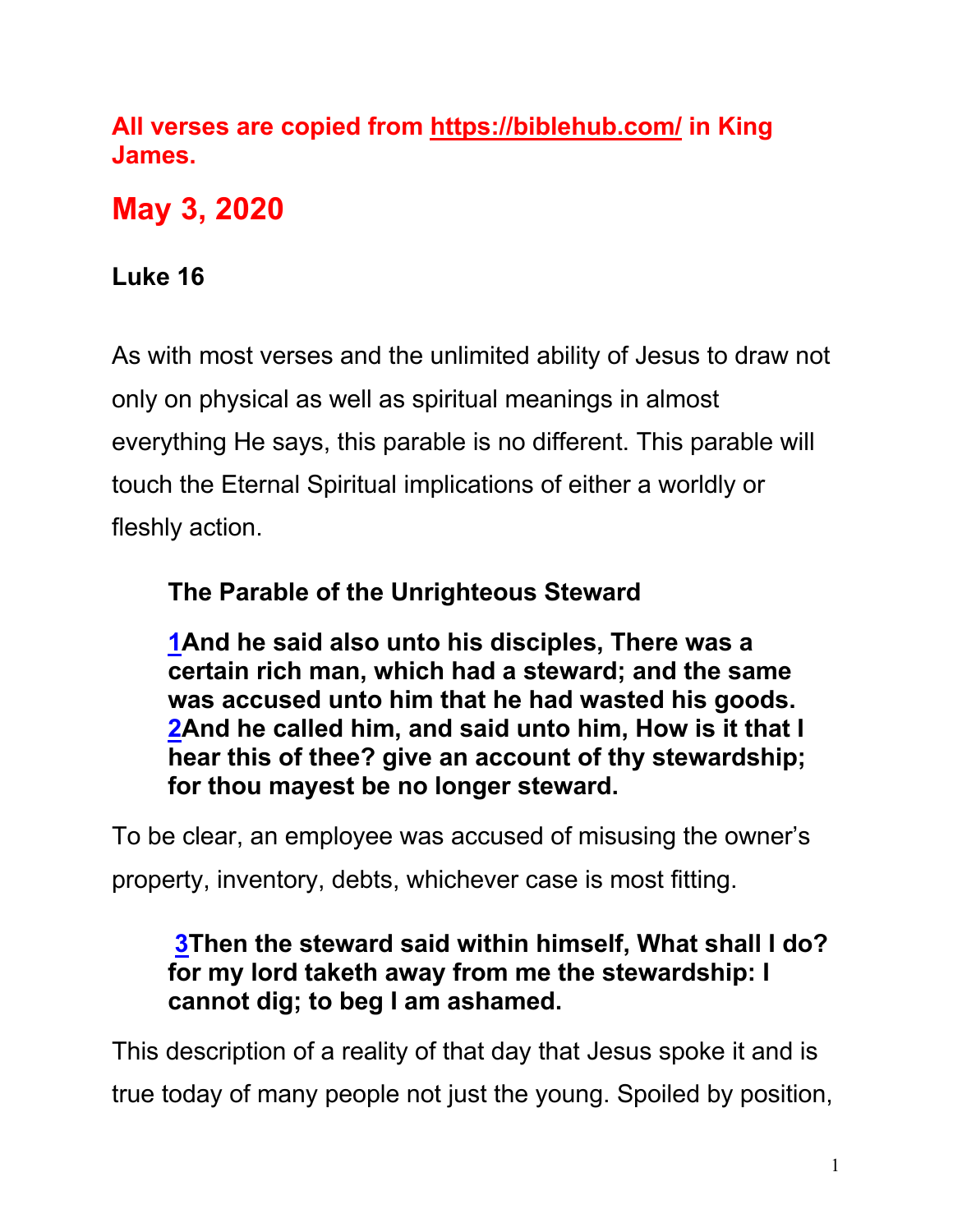birth or relationships that has netted them a comfy job that does not require any real physical labor.

So, the fleshly man would of course seek a way to steal even more in order to put themselves in a better position.

We recently saw a number of congress people who were privileged to the inside information in the Wuhan Corona Virus. They used their positions to sell off stocks that would undoubtedly lose them money if they did not sell. The general public did not have this information, so a great deal of savings was lost by the ordinary person. They all of course say they did nothing it was their spouse that does all of that. We of course would never think that over dinner and casual conversation that a husband and wife would not talk about the newest intel that came to their ears. Never!

**4I am resolved what to do, that, when I am put out of the stewardship, they may receive me into their houses. 5So he called every one of his lord's debtors** *unto him***, and said unto the first, How much owest thou unto my lord? 6And he said, An hundred measures of oil. And he said unto him, Take thy bill, and sit down quickly, and write fifty. 7Then said he to another, And how much owest thou? And he said, An hundred measures of wheat. And he said unto him, Take thy bill, and write fourscore.**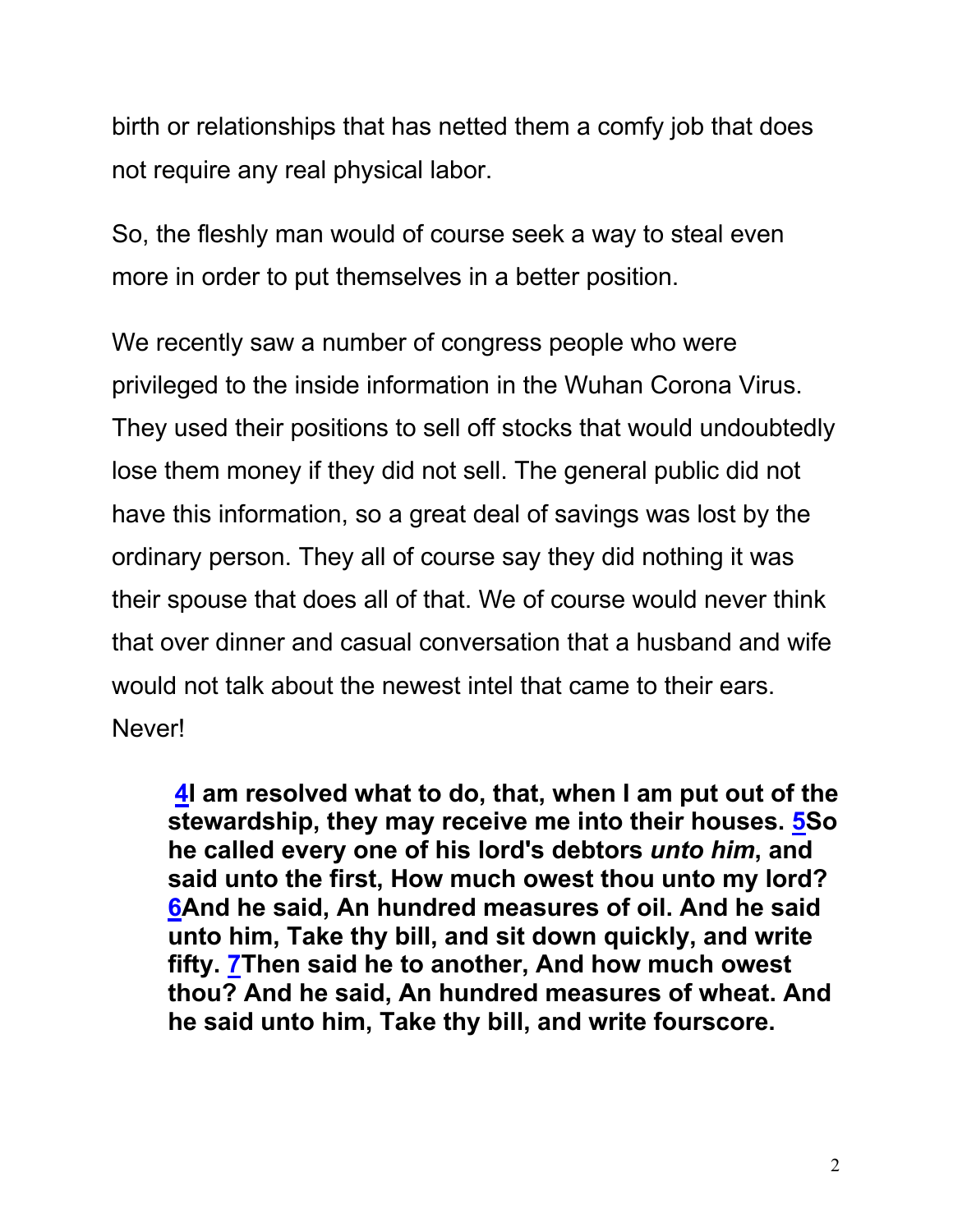So, the intel of the day that he was to be fired paid off, by him stealing more from his master and converting that theft to good will for himself when he was unemployed.

## **8And the lord commended the unjust steward, because he had done wisely: for the children of this world are in their generation wiser than the children of light.**

For the sake of this parable the master or employer of this devious man commended him for his foresight and additional theft to put himself in a better position.

The Lord is trying to make a point as it is unlikely that any employer would be so gracious to commend a thief for his thievery. The point Jesus is making is that the thief has set his own judgment in the Spiritual realm by his actions in this physical realm. He may have gotten away with it here on earth, but a judgment is coming that will result in his being cast into the lake of fire. In other words, he decided not to repent but to double down and realize his full reward for eternity here in this very small time called life.

Jesus also make the final comment;

### *for the children of this world are in their generation wiser than the children of light.*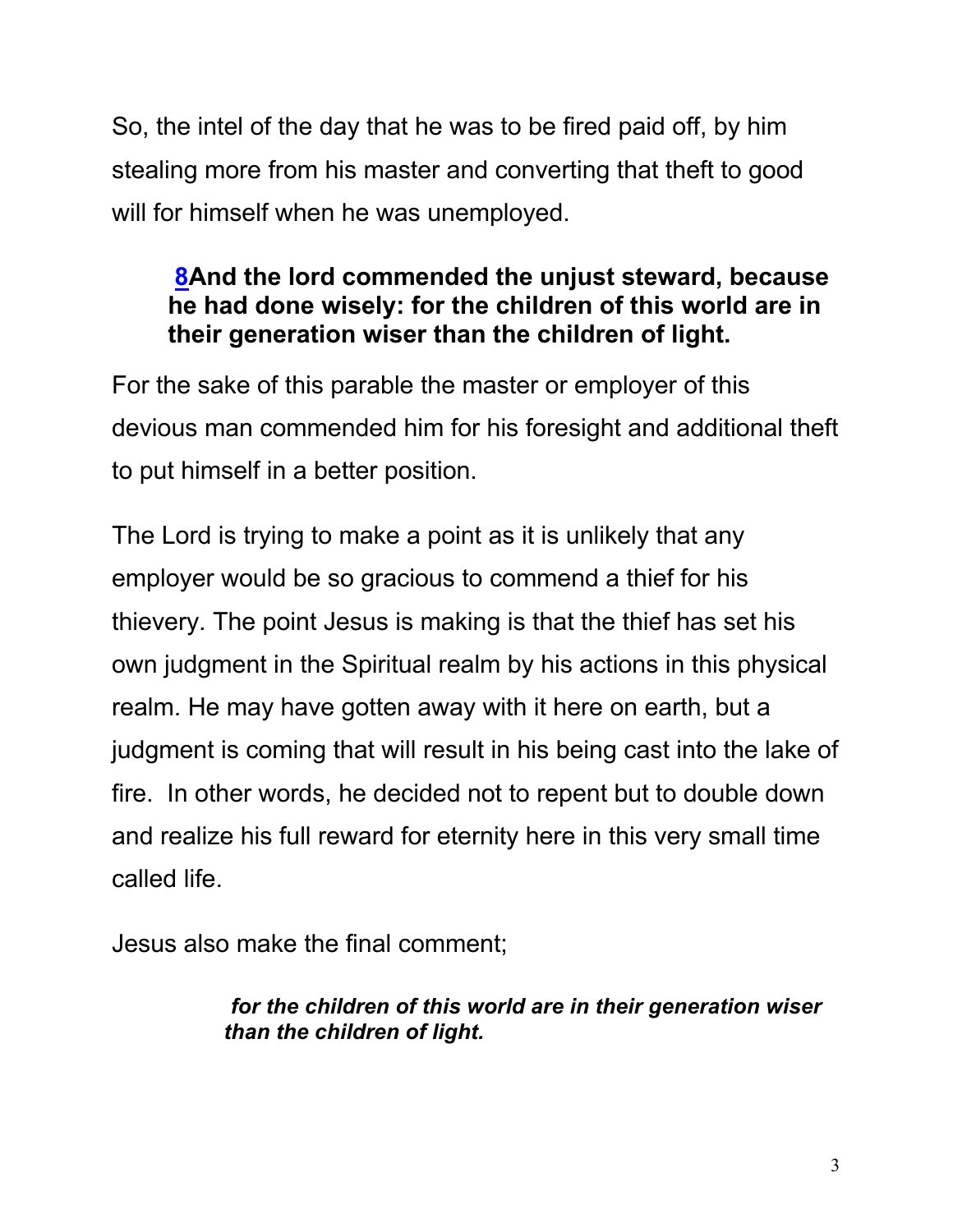This alludes to the idea that the street-smart person is wiser than a benevolent Christian. This term "wiser" in the Greek according to Strong's Concordance is;

Phonetic Spelling: (fron'-ee-mos) Definition: practically wise, sensible Usage: intelligent, prudent, sensible, wise.

All of these terms in the definition are related to the intellect not the heart condition. There seems to be a distinct difference between say; knowing God; heart wise as opposed to understanding all of the various ideals of God. It is very possible to know about or of God without really knowing God. One is based on the heart condition the other is based on intelligence. There is a saying within the Christian Church that says; "The distance between Heaven and hell is about 18 inches". Meaning the distance between the head and the heart. It reflects on why God says He will reveal Himself to the humble contrite people.

> *1 Peter 5:5 5Likewise, ye younger, submit yourselves unto the elder. Yea, all of you be subject one to another, and be clothed with humility: for God resisteth the proud, and giveth grace to the humble.*

*Psalm 138:6 Though the LORD is on high, He attends to the lowly; but the proud He knows from afar.*

*James 4:6 But He gives us more grace. This is why it says: "God opposes the proud, but gives grace to the humble."*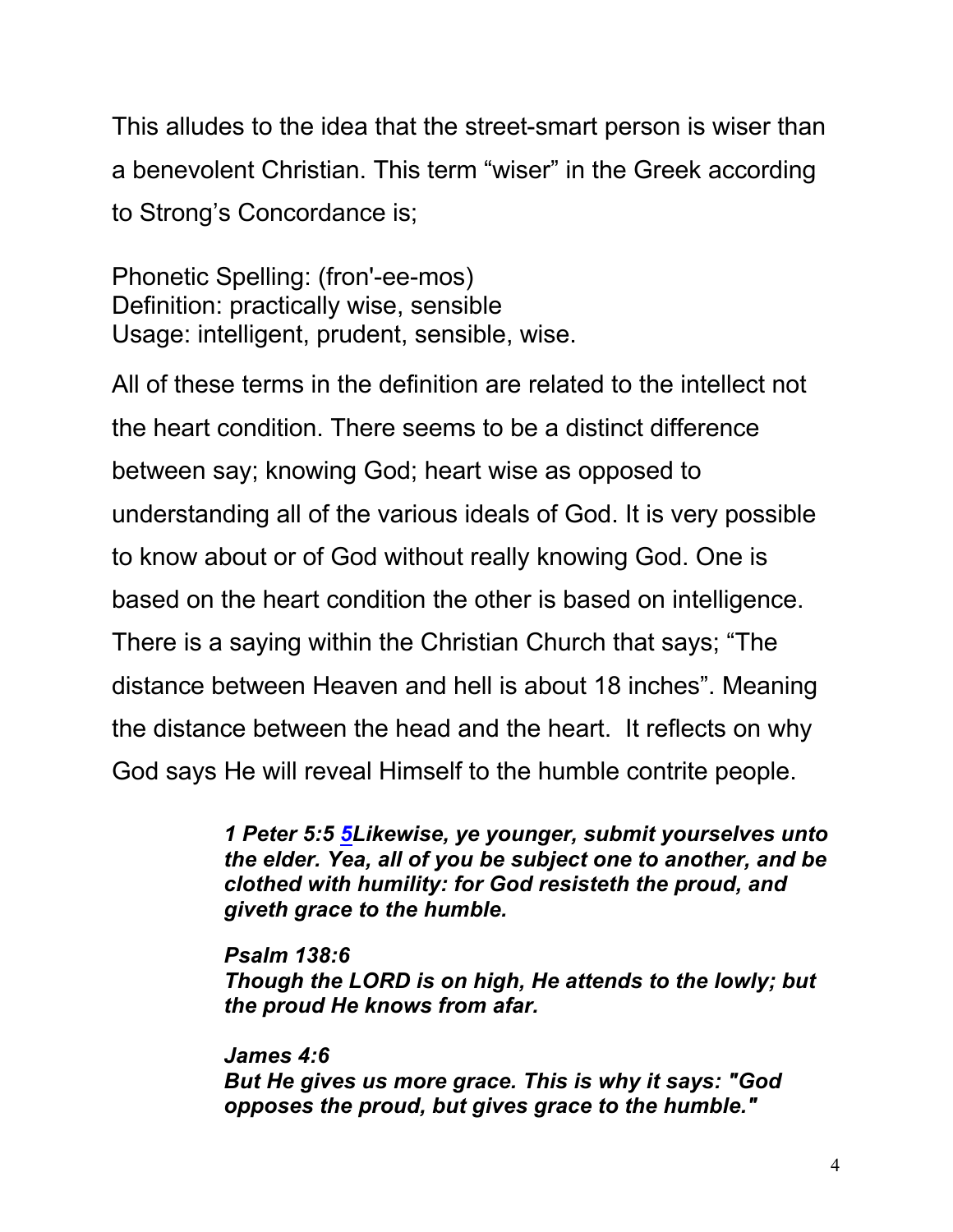*Isaiah 57:15 For thus saith the high and lofty One that inhabiteth eternity, whose name is Holy; I dwell in the high and holy place, with him also that is of a contrite and humble spirit, to revive the spirit of the humble, and to revive the heart of the contrite ones.*

*Isaiah 66:2 For all those things hath mine hand made, and all those things have been, saith the LORD: but to this man will I look, even to him that is poor and of a contrite spirit, and trembleth at my word.*

Another example would be a child. Children for the most part have innocent hearts, they are taught to hate, and covet. But again early in life for the most part they are humble and contrite in their hearts. That is why Jesus said we must be as a child to accept Him.

#### *Matthew 18:3 And said, Verily I say unto you, Except ye be converted, and become as little children, ye shall not enter into the kingdom of heaven.*

Now back to the man who had been caught by his master not handling his property in a just way. He then makes an offer to all his masters debtors to forgive parts of their debts in hopes that when he is fired, they will all love him and take care of him.

**9And I say unto you, Make to yourselves friends of the mammon of unrighteousness; that, when ye fail, they may receive you into everlasting habitations.**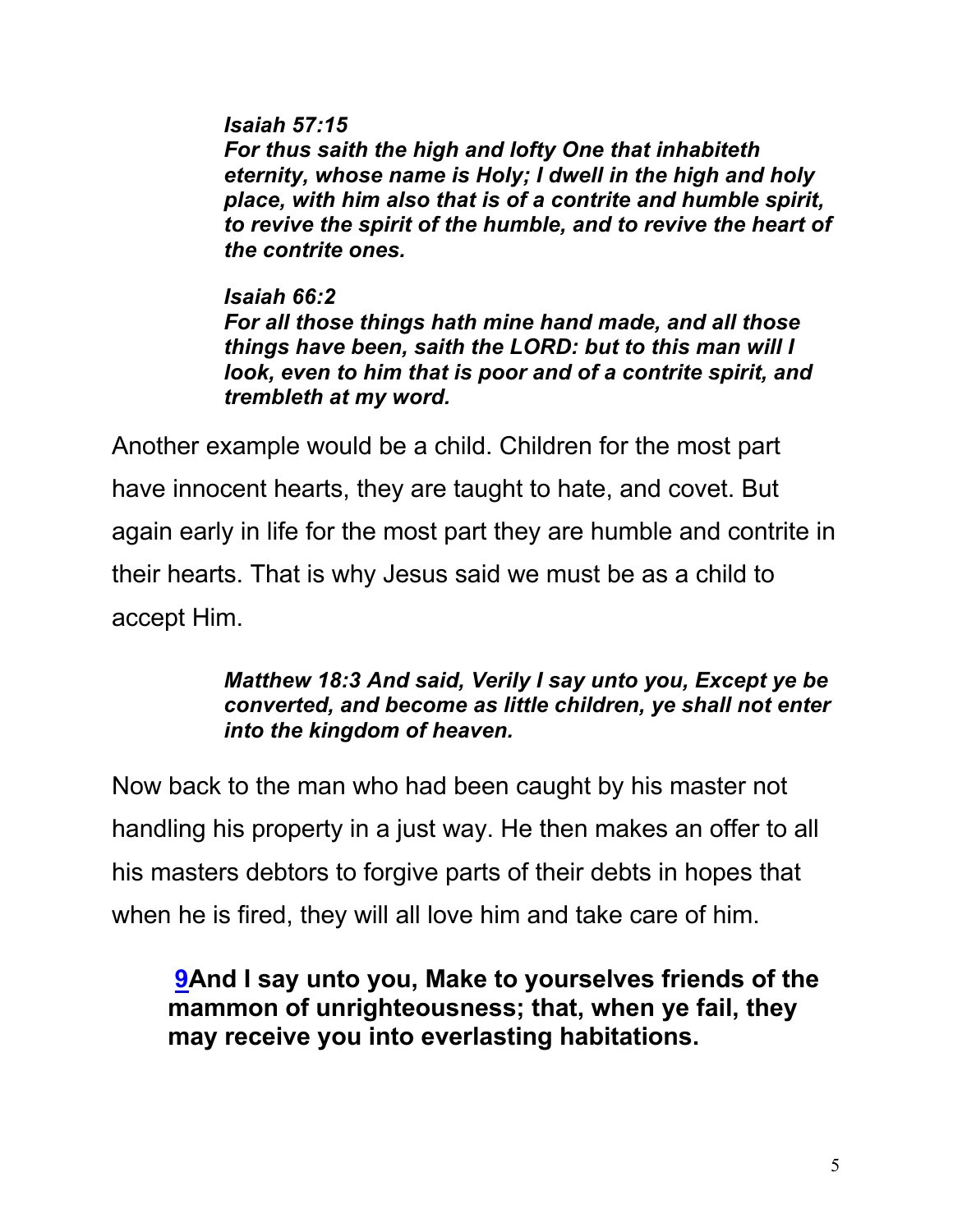It sounds like all of this man's friends were going to be there welcoming him to the fold when he died and is judged. Don't let that fool you, Jesus is not declaring a country club lifestyle for this man and his friends. Quite the contrary, if we take the whole council of God, we know that in the outer darkness where there is gnashing of teeth and a fire that burns forever there is no comradery; it is all out suffering for eternity.

And now Jesus will get into the Spiritual ramifications of earthly endeavors.

## **10He that is faithful in that which is least is faithful also in much: and he that is unjust in the least is unjust also in much.**

To understand what is important to God we need to study His Word to find that out. Those are the things we need to work on as being Good Students and Good Servants to Jesus the Christ.

**11If therefore ye have not been faithful in the unrighteous mammon, who will commit to your trust the true** *riches***? 12And if ye have not been faithful in that which is another man's, who shall give you that which is your own? 13No servant can serve two masters: for either he will hate the one, and love the other; or else he will hold to the one, and despise the other. Ye cannot serve God and mammon.**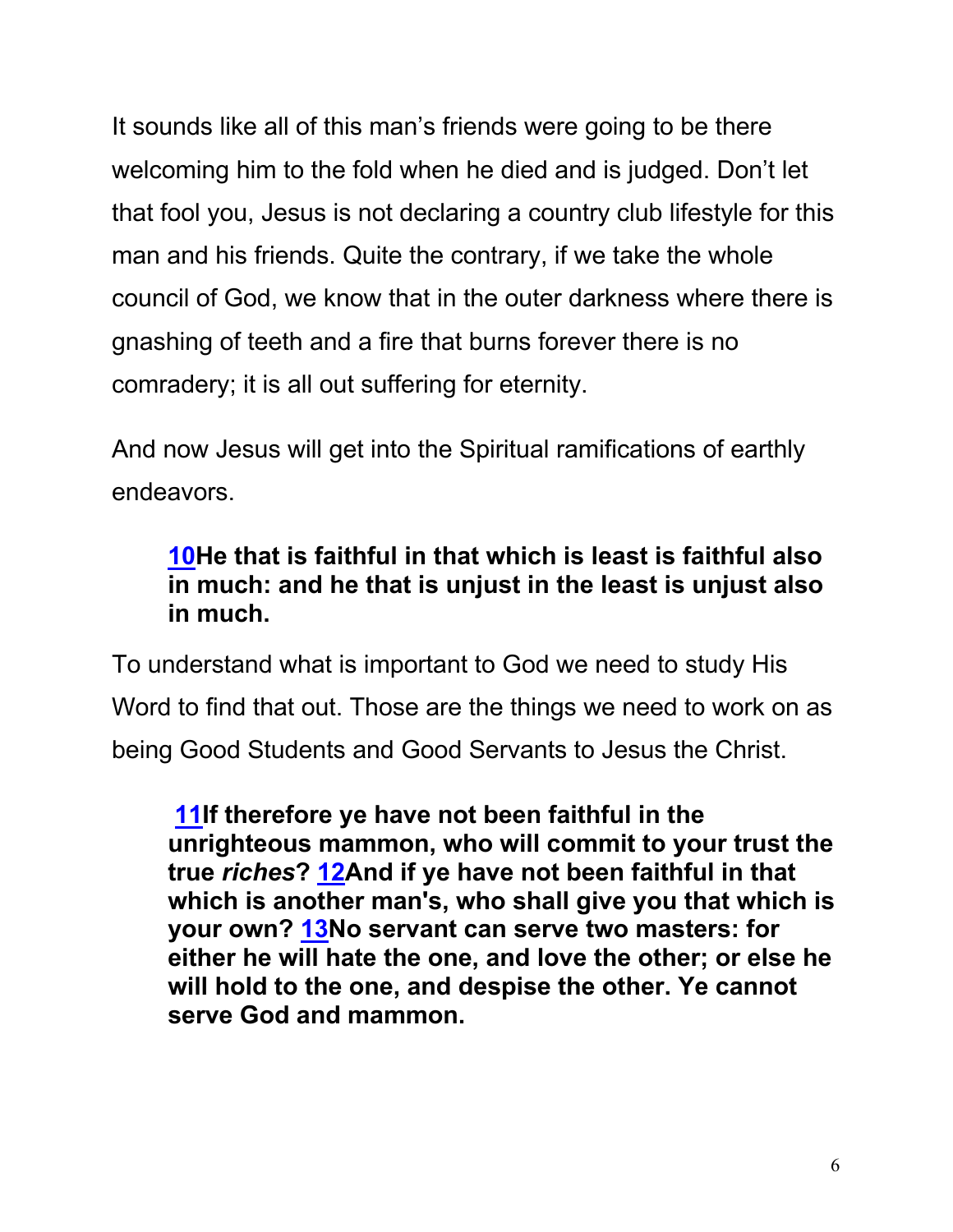This word "mammon" in the Greek according to Strong's

Concordance is;

*Phonetic Spelling: (mam-mo-nas') Definition: riches Usage: (Aramaic), riches, money, possessions, property.*

We are all guilty of some part or perhaps most of our lives serving the desire if not the fulfillment of lots of money, property or wealth. When we put even the desire of that before God, we are serving the other master before the True Master which is God.

> *Matthew 19:24 And again I say unto you, It is easier for a camel to go through the eye of a needle, than for a rich man to enter into the kingdom of God.*

**The Law and the Prophets**

**(Matthew 11:7-19; Luke 1:5-25; Luke 7:24-35)**

**14And the Pharisees also, who were covetous, heard all these things: and they derided him. 15And he said unto them, Ye are they which justify yourselves before men; but God knoweth your hearts: for that which is highly esteemed among men is abomination in the sight of God.**

We are not told what is said by the Pharisees it simply says that they "derided" Him. Strong's Concordance says that word deride is;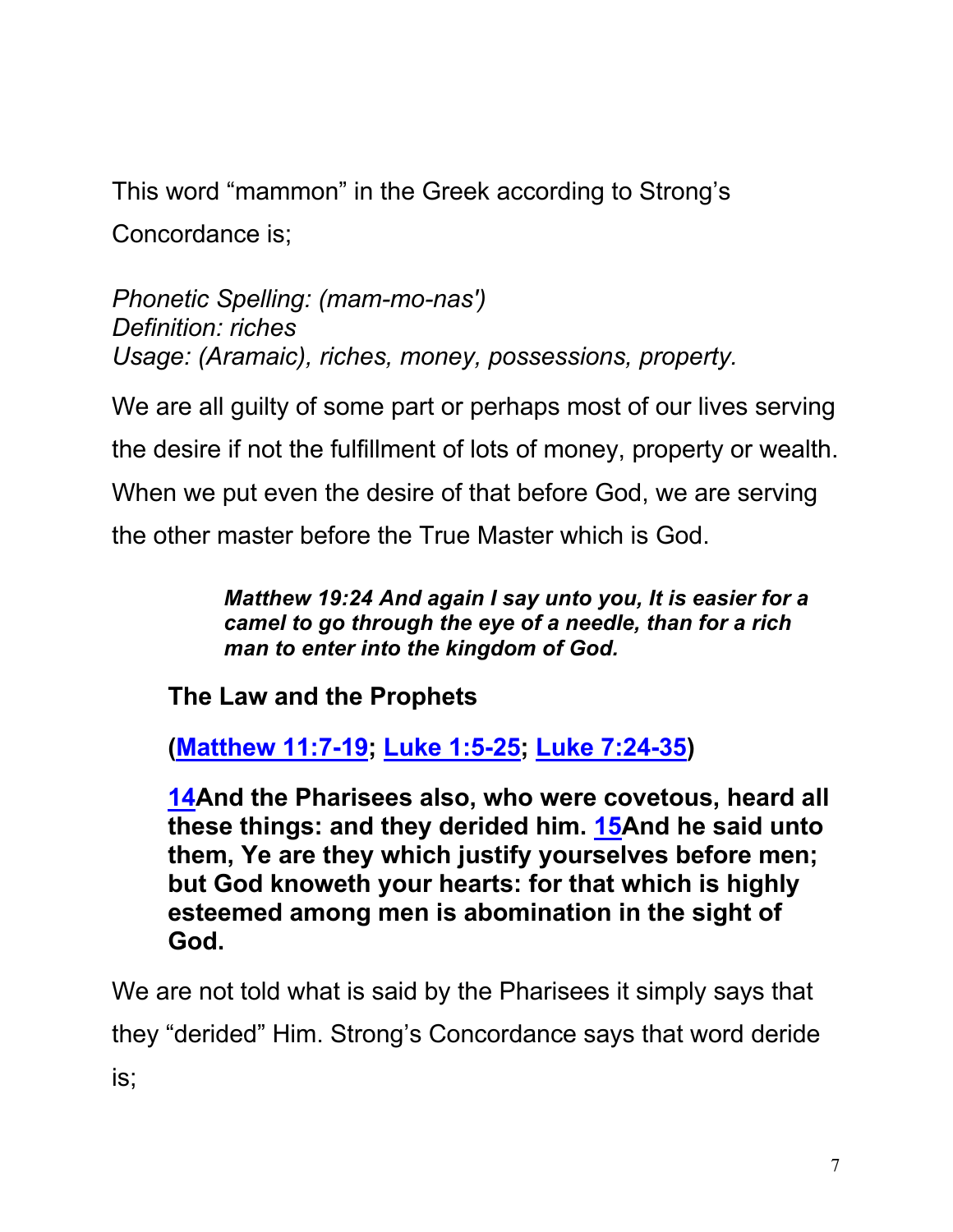Phonetic Spelling: (ek-mook-ter-id'-zo) Definition: to hold up the nose in derision of Usage: I deride, scoff at, mock greatly.

It appears they said some unkind things to Jesus, again we don't know what, but it prompted a response from our Lord Jesus.

His response was tied to John the Baptist as the next verses declare. Jesus points out that it seems more important to them to justify themselves before men than before God. The fact is that we can't justify ourselves today before God, Jesus did that for us. His sacrifice positionally place us as "justified" before God. Not through any work of ours but through the work Jesus did on the Cross, in the Grave and in the Resurrection.

The heart is the revealer of where we are. If we are not walking with Jesus in our hearts, then our bodies will surely not walk with Christ. God knows the hearts of men, and in Genesis we see that God had endured more than He was able. He brought an end to civilization with the flood.

> *Genesis 6: 5And GOD saw that the wickedness of man was great in the earth, and that every imagination of the thoughts of his heart was only evil continually. 6And it repented the LORD that he had made man on the earth, and it grieved him at his heart. 7And the LORD said, I will destroy man whom I have created from the face of the earth; both man, and beast, and the creeping thing, and the fowls of the air; for it repenteth me that I have made them.*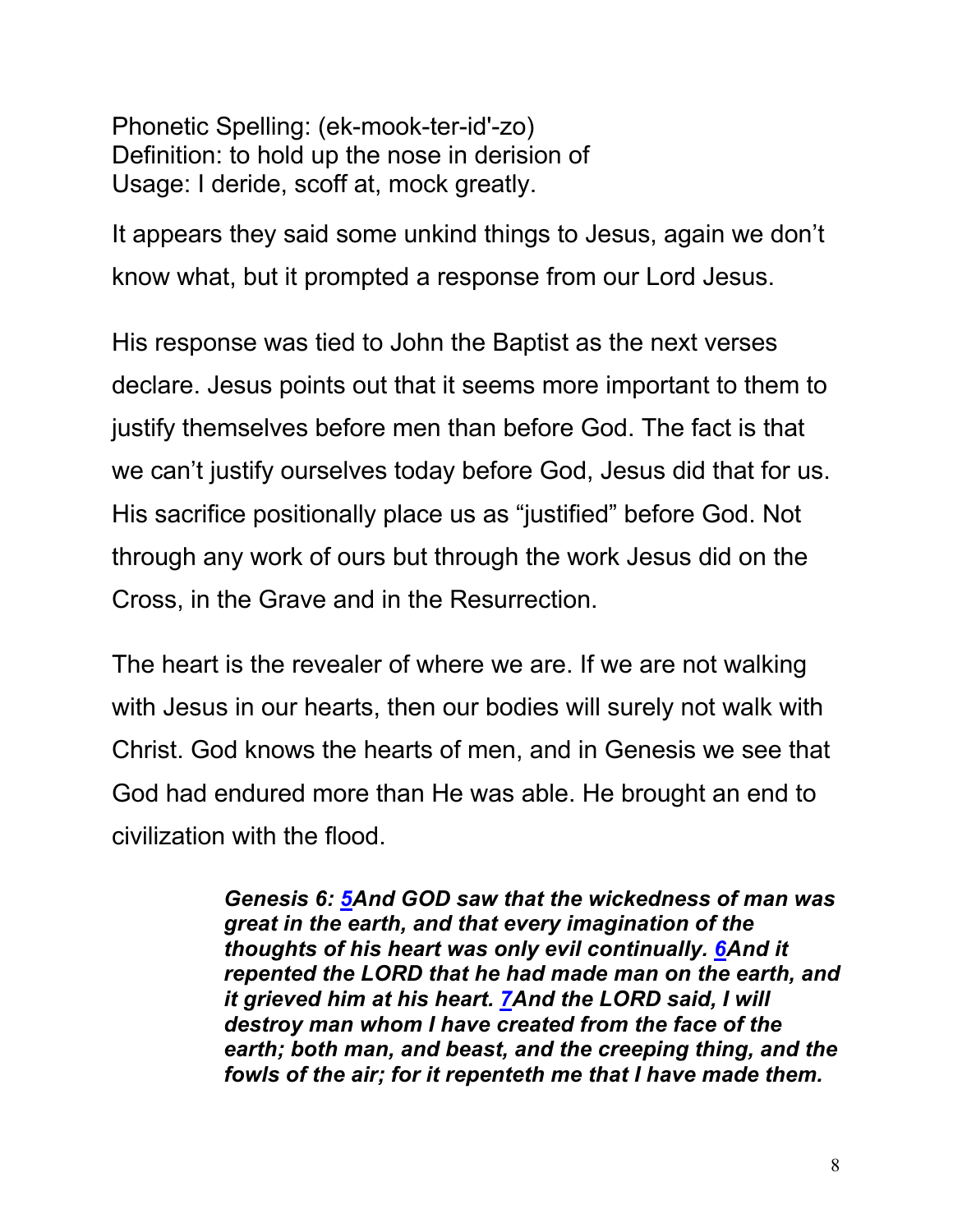How do you suppose we have done since then when the thoughts of men were constantly wicked? How does God endure us for even one more day?

Back to verse 15;

#### *15And he said unto them, Ye are they which justify yourselves before men; but God knoweth your hearts: for that which is highly esteemed among men is abomination in the sight of God.*

Two perspectives; God's perspective is that those things **we** hold in high esteem are an abomination in the sight of God.

**Q.** What things do mankind hold in high esteem?

Hollywood, Pro Athletes, Politicians, Heads of State, Wealthy people, Elites in every category, Power, Prestige, Beauty, Fitness.

## **16The law and the prophets** *were* **until John: since that time the kingdom of God is preached, and every man presseth into it. 17And it is easier for heaven and earth to pass, than one tittle of the law to fail.**

The Law and the Prophets refers to the Law that God had given Moses and the Prophets God had sent since that given Law to encourage and or denounce Israel for its' following or failure to follow the Law. Jesus refers to John as a pivot point between the Old Testament Law and the New Covenant. The Law was not eliminated it was fulfilled by Christ on the Cross. The Law that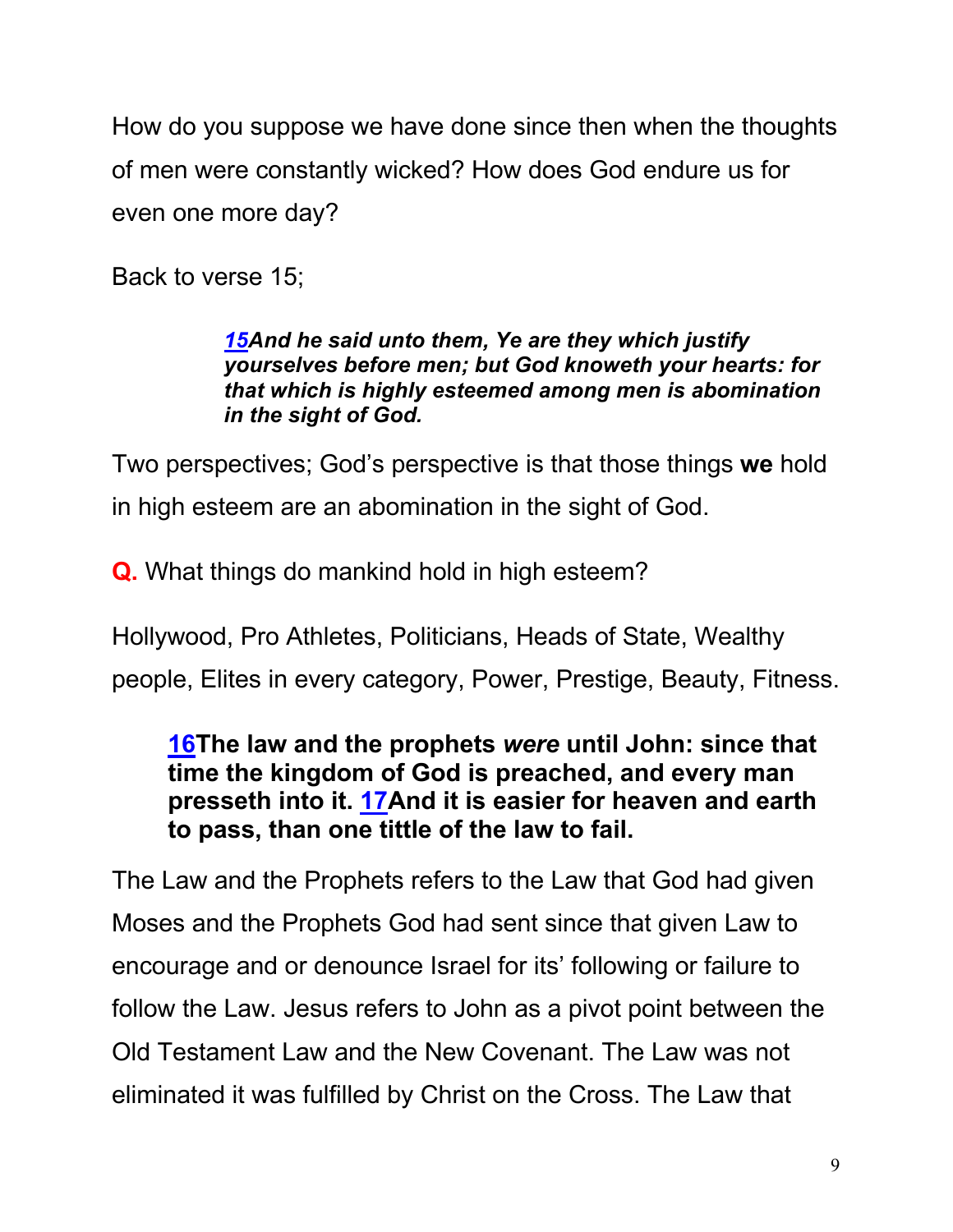God gave Moses was the foundation of what Truth would be established on. The Laws of God were intended to help mankind understand a Holy and Omniscient Creator. If man did not or would not or could not understand how Holy and Powerful the Creator of the Universe is, they man would never understand the need for Grace and the amount of Love God had for mankind. The Law was never to be removed it was only to be fulfilled. Christ fulfilled the Law and set down a New Covenant that man was offered as a free gift. Within the New Covenant were new commandments, none of which defied the foundation of the Law that God established for mankind. With the Law of sacrifice taken care of by Jesus on the Cross, that part of the Law and all associated parts of the Law in the Temple were fulfilled by Jesus.

Under this New Covenant we now need to carefully consider the commandments Jesus gave us to walk in those; in doing so we then walk toward sanctification in this life. Now this is a bit hard to comprehend but we are positionally already "sanctified" in God's eyes due to Jesus. However, we need to train our minds and bodies to walk in righteousness defying sin and getting closer to being sanctified in our walks.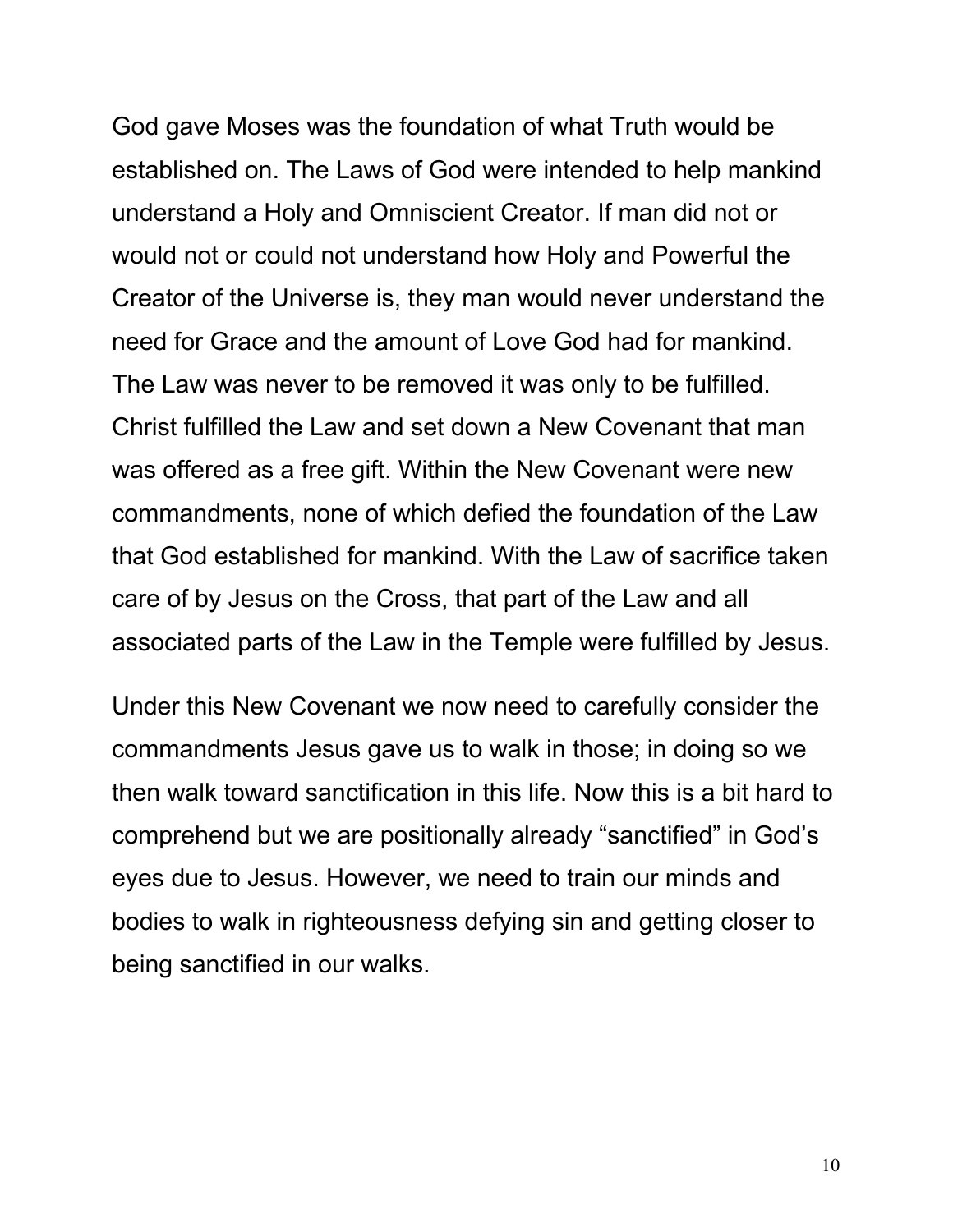### **Divorce**

# **(Deuteronomy 24:1-5; Matthew 5:31-32)**

**18Whosoever putteth away his wife, and marrieth another, committeth adultery: and whosoever marrieth her that is put away from** *her* **husband committeth adultery.**

There are many Christians who have divorced, and I can simply say that from God's perspective it is not good. As a matter of fact surveys have shown an increase within church's having married couples divorce equal to or greater than in general society.

God had established some principals and when we defy those principals, we then suffer the consequences. The first principal when it comes to choosing a mate is "being equally yoked". In other words, Christians are not to marry non-Christians.

The teaching of the Rabbis at this time was very flippant according to extrabiblical documents that tells us that they would condone many reasons for divorce within the Israel. The idea of divorce was established in a legal sense through Moses' writings.

As a side note we do find in the Old Testament where God Himself declared His own divorce from Israel. It was due to centuries of Spiritual Adultery. God had warned Israel through His prophets that He would turn His back on them if they failed to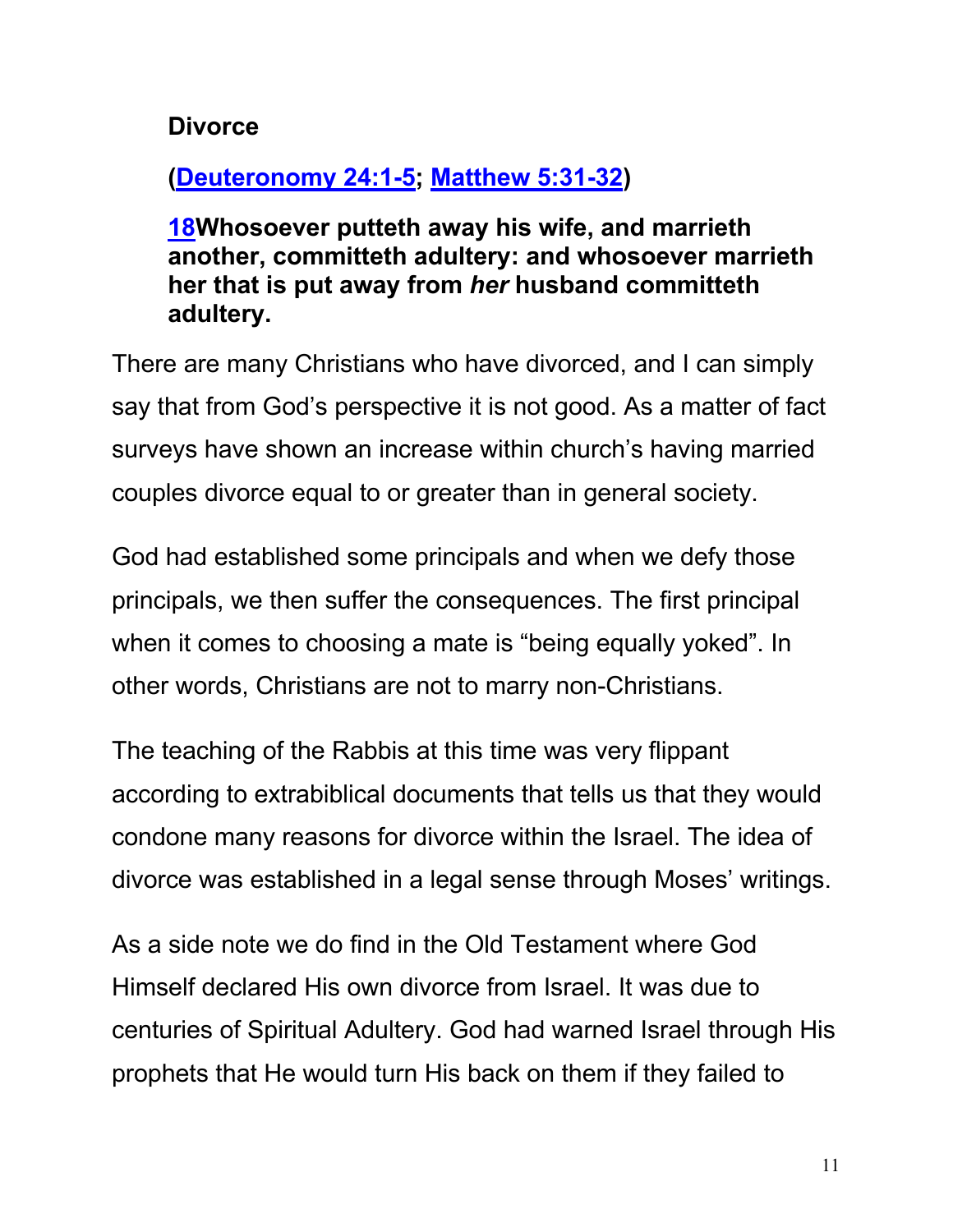comply with His Commandments. Their failure as a nation and individually left God no other choice than to divorce them.

> **Jeremiah 3:8 And I saw, when for all the causes whereby backsliding Israel committed adultery I had put her away, and given her a bill of divorce; yet her treacherous sister Judah feared not, but went and played the harlot also.\**

*Quote from; God's Kingdom Ministry blog 2013 "God's marriage to Israel shows us the divine example of patience and forgiveness. Israel was God's unfaithful wife for many centuries. Her adultery began within weeks of the marriage ceremony at Mount Horeb when she worshipped the golden calf (Exodus 32). It continued during the time of the Judges and culminated in the days of Isaiah and Jeremiah."*

God through Moses writings says that if there is a cause for divorce which was very broad and only directed at the woman.

> *Deuteronomy 24: 1When a man hath taken a wife, and married her, and it come to pass that she find no favour in his eyes, because he hath found some uncleanness in her: then let him write her a bill of divorcement, and give it in her hand, and send her out of his house. 2And when she is departed out of his house, she may go and be another man's wife. 3And if the latter husband hate her, and write her a bill of divorcement, and giveth it in her hand, and sendeth her out of his house; or if the latter husband die, which took her to be his wife; 4Her former husband, which sent her away, may not take her again to be his wife, after that she is defiled; for that is abomination before the LORD: and thou shalt not cause the land to sin, which the LORD thy God giveth thee for an inheritance.*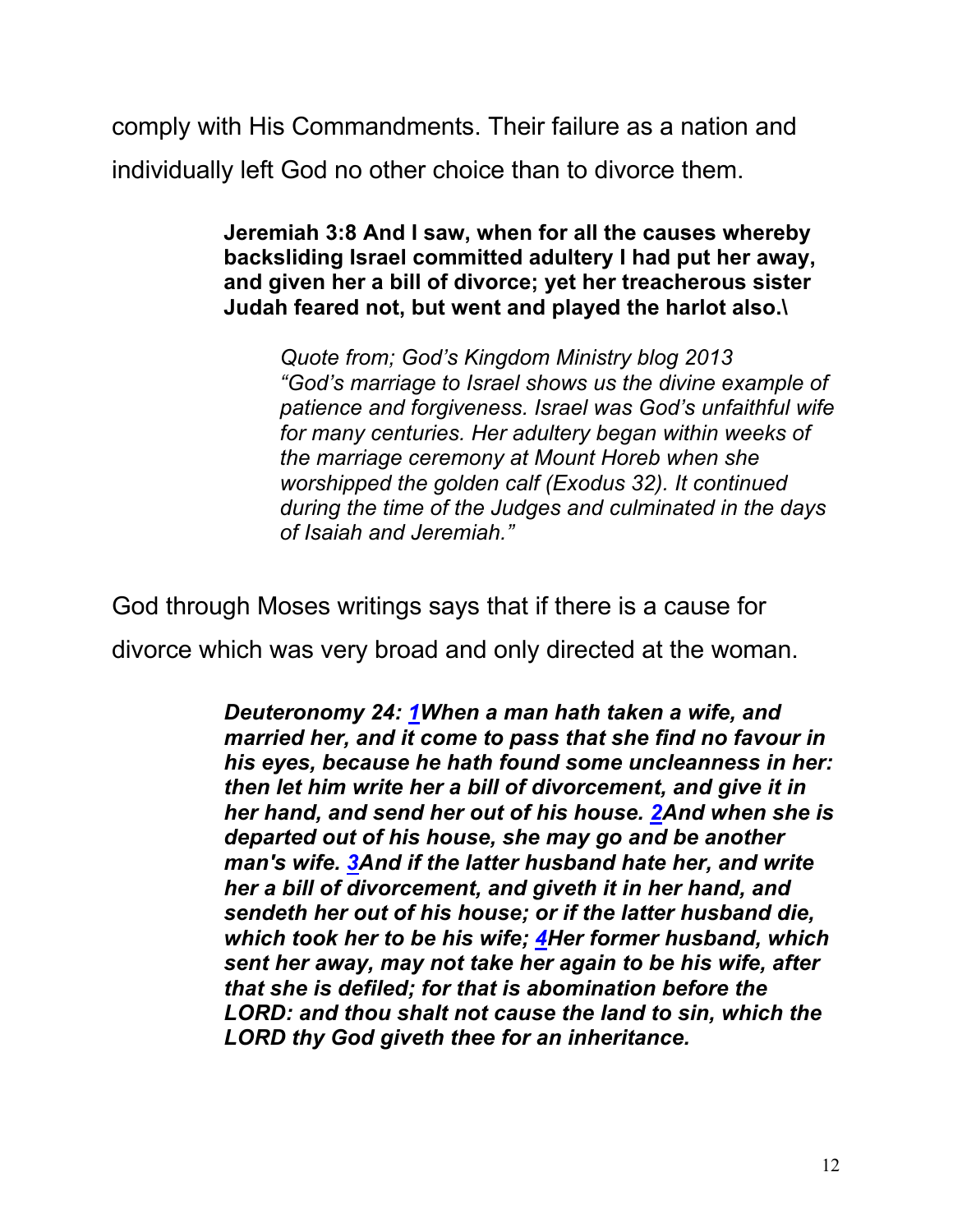The New Testament has verses that pertain to divorce that site as the source the Law. Jesus makes the point God was making when He gave the Law to Moses. It is all about commitment; a commitment that goes beyond just saying the words. God was long suffering with His Bride Israel. God finally reach a breaking point;

**Q.** Who was the victim of adultery in God's marriage to Israel? God without a doubt.

> *Matthew 5:31It hath been said, Whosoever shall put away his wife, let him give her a writing of divorcement: 32But I say unto you, That whosoever shall put away his wife, saving for the cause of fornication, causeth her to commit adultery: and whosoever shall marry her that is divorced committeth adultery.*

This idea of a man divorcing a woman for whatever reason other than unchaste behavior (adultery) placed her in a precarious predicament; it made what was thrust upon the woman as a sin even though the woman had not done anything wrong.

Jesus was trying to make a point about one thing and that is the ideal of commitment between two people. And if either failed in that relationship forgiveness was always available from the aggrieved party. That was the Spiritual point Jesus was making pointing to God in how long suffering He was toward His Bride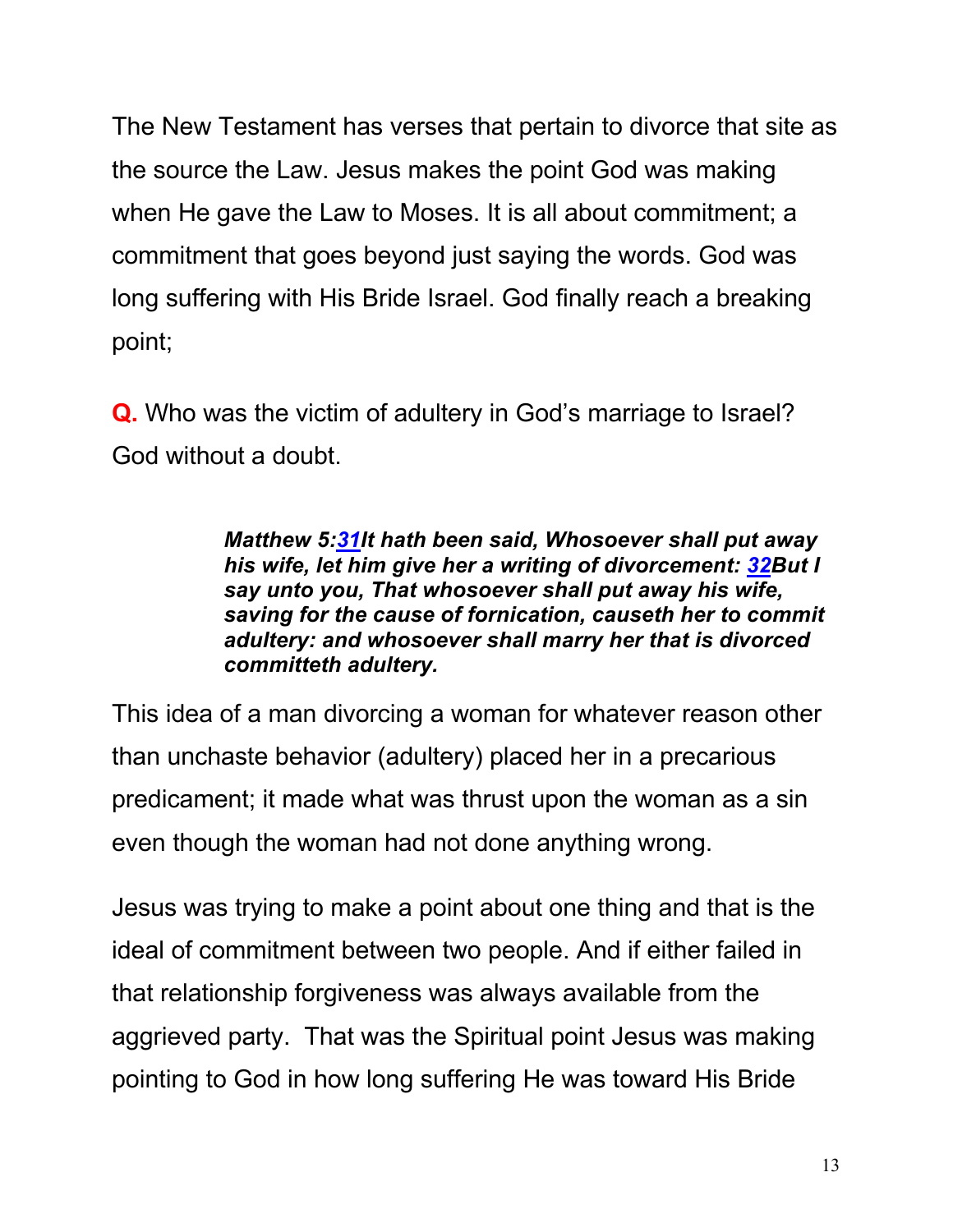Israel. He forgave her time and time again. It is possible even though very hard for the innocent person to forgive the guilty person of such an egregious offense as adultery. It is all about Love and Forgiveness not only from God but from man and wife as well.

### **The Parable of the Rich Man and Lazarus**

# **(John 5:39-47)**

**19There was a certain rich man, which was clothed in purple and fine linen, and fared sumptuously every day: 20And there was a certain beggar named Lazarus, which was laid at his gate, full of sores, 21And desiring to be fed with the crumbs which fell from the rich man's table: moreover the dogs came and licked his sores. 22And it came to pass, that the beggar died, and was carried by the angels into Abraham's bosom: the rich man also died, and was buried; 23And in hell he lift up his eyes, being in torments, and seeth Abraham afar off, and Lazarus in his bosom. 24And he cried and said, Father Abraham, have mercy on me, and send Lazarus, that he may dip the tip of his finger in water, and cool my tongue; for I am tormented in this flame. 25But Abraham said, Son, remember that thou in thy lifetime receivedst thy good things, and likewise Lazarus evil things: but now he is comforted, and thou art tormented. 26And beside all this, between us and you there is a great gulf fixed: so that they which would pass from hence to you cannot; neither can they pass to us, that** *would come* **from thence. 27Then he said, I pray thee therefore, father, that thou wouldest send him to my father's house: 28For I have five brethren; that he may testify**